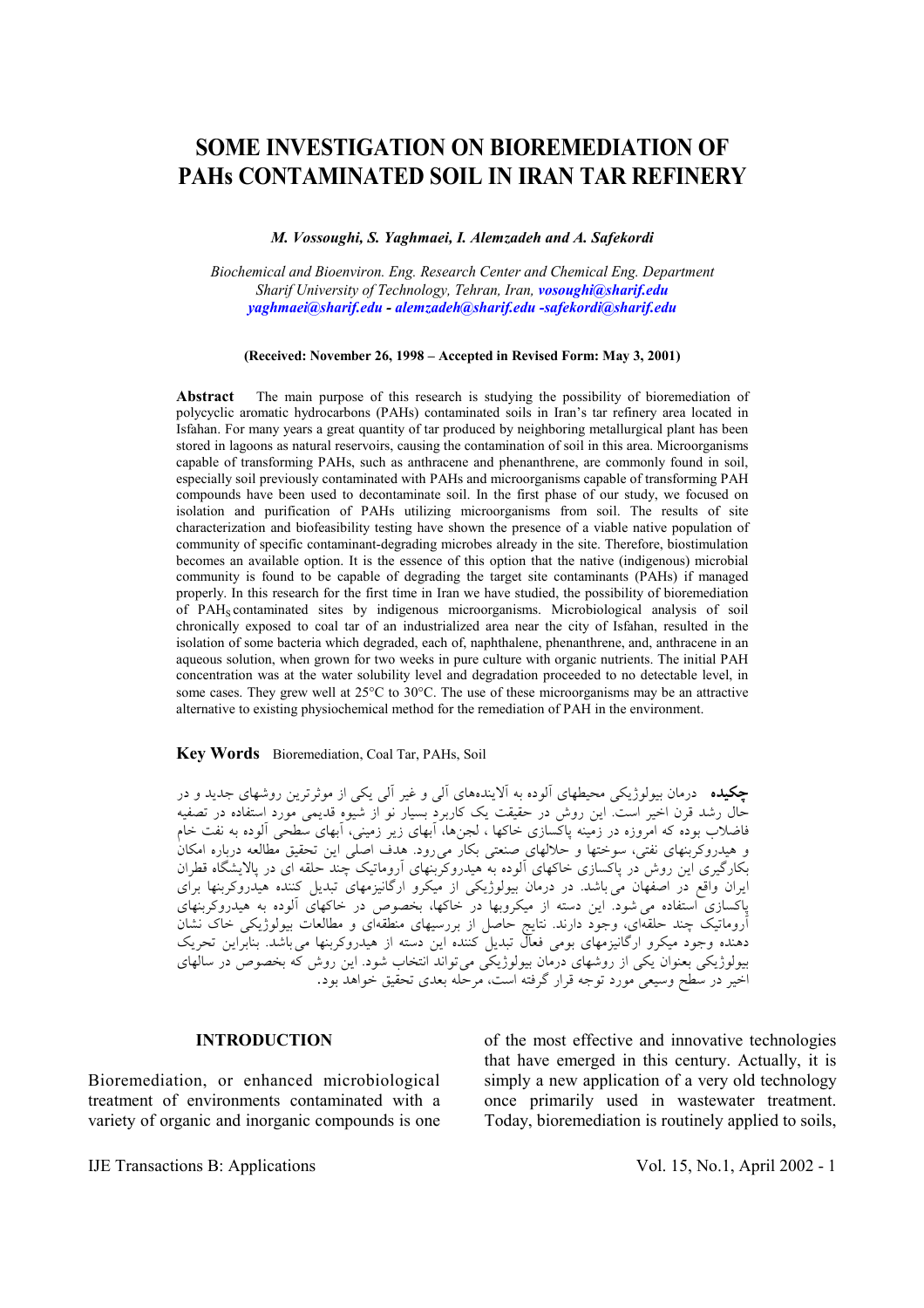sludge, groundwater, process water and surface waters contaminated with such chemicals as crude oil, petroleum hydrocarbons, fuels, industrial solvents and wood - treating agents.

 Polycyclic aromatic hydrocarbons (PAHs) are chemicals containing two or more fused benzene rings, which are ubiquitous products of the incomplete combustion of fossil fuels and organic compounds [1]. Environmental levels of PAHs in industrialized countries have risen during the last century because of increases in anthropogenic sources as well as atmospheric deposition from natural sources [2]. The potential carcinogenic effects of PAHs in the environment and the possible health risks to humans are of concern [3]. Because of their genotoxicity, the U.S. Environmental Protection Agency has listed 16 PAHs as priority pollutants to be monitored in industrial effluents [4]. This interest has led to the development of technologies to contain and detoxify PAH - contaminated wastes.

 Since these organic pollutants are hydrophobic and sparingly soluble, soil and groundwater contamination has become a common problem in many locations [5]. For about 100 years, chemicals as byproducts in the primary processing of coal tar. Metallurgical coke has been the main industrial source of aromatic compounds used as intermediates in organic synthesis [6]. In this process a great quantity of tar that is composed of

| Process residuals   | Physical form and principal                                                                                 | Coal             | Carbureted     | Oil gas        |
|---------------------|-------------------------------------------------------------------------------------------------------------|------------------|----------------|----------------|
|                     | chemical content                                                                                            | carbonization    | water gas      |                |
| Ammonia liquors-    | Aqueous liquid:                                                                                             |                  |                |                |
|                     | Inorganic, phenolics                                                                                        | X                |                |                |
| Ash and clinker     | Solid: metals (and unburned                                                                                 |                  |                |                |
|                     | coke or coal)                                                                                               | X                | $\rm X$        |                |
| Carbureted water    | Organic liquid: PAHs                                                                                        |                  |                |                |
| Gas tai             | <b>BTEX</b>                                                                                                 |                  | X              |                |
| Coal tar            | Organic liquid: PAHs, BTEX                                                                                  |                  |                |                |
|                     | and phenolics                                                                                               | X                |                |                |
| Coke and coke       | Solid: pyrolyzed coal                                                                                       | X                |                |                |
| breeze              |                                                                                                             |                  |                |                |
| Lampblack           | Sludge: elemental carbon and                                                                                |                  |                |                |
|                     | oil tar                                                                                                     |                  |                | X              |
| Light oils          | Organic liquid: BTEX                                                                                        | $\mathbf X$      | X              | $\mathbf X$    |
| Oil tar             | Organic liquid, PAHs, BTEX                                                                                  |                  |                | X              |
|                     |                                                                                                             |                  |                |                |
|                     | Spent oxide or lime, wood Solid: metals, cyanide sulfur,                                                    | $\boldsymbol{X}$ | X              |                |
| chips               | tar                                                                                                         |                  |                |                |
| Tar sludge          | Solid -liquid: PAHs, BTEX                                                                                   | $\overline{X}$   | $\overline{X}$ | $\overline{X}$ |
|                     |                                                                                                             |                  |                |                |
| $Tar - oil - water$ | Aqueous and organic                                                                                         |                  |                |                |
| Emulsions           | liquids, PAHs, BTEX                                                                                         | X                | X              | X              |
| Wastewater          | Solids, aqueous, and                                                                                        |                  |                |                |
| treatment sludge    | organic liquids: inorganic                                                                                  |                  |                |                |
|                     | X indicates that residual was produced, "-" indicates that residual was not produced in substantial amounts |                  |                |                |
|                     | $PAH = Polycyclic$ aromatic hydrocarbons: $BTEX = \text{benzene}$ , toluene, ethyl benzene, and xylene.     |                  |                |                |

**TABLE 1. Process Residuals from the Manufacture of Gas from Coal, Coke and Oil.**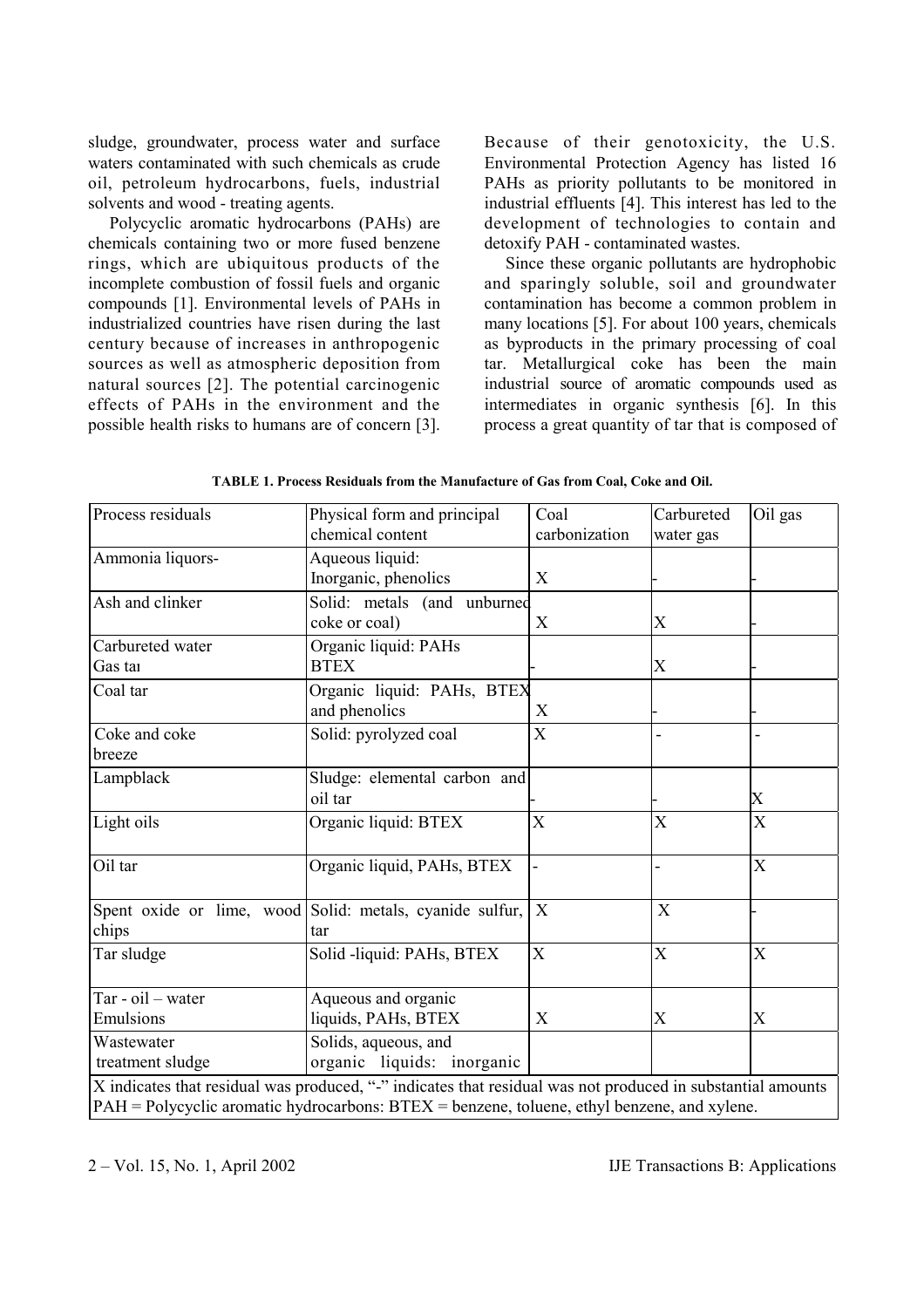approximately 85% PAHs is produced [6]. Coal tar was usually stored in open lagoons causing contamination of soil.

 On the other hand, prior to the widespread use of natural gas, combustible gas manufactured from coke, coal, and oil served as the major gaseous fuel for urban heating, cooking, and lighting in various countries [7].

 For example, in the United States manufactured gas, or town gas, was produced at some 1000 to 2000 plants. Pipeline distribution of natural gas following World War II replaced manufactured gas as the major gaseous fuel, and as a result manufactured gas production came to an end in the 1950 s [8].

 Today, soil and groundwater contamination problems exist at many former manufactured gases plant (MGP) sites because of prior process operations and residuals management practices [9].

 Residuals that were produced in MGP processes are summarized in Table 1 for the three primary gas production methods: coal carbonization, carbureted water gas production, and oil gas production [10]. These process residuals are dominated by six primary classes of chemicals; namely, polycyclic aromatic hydrocarbons (PAHs), volatile aromatic compounds and phonemics inorganic compounds of sulfur, nitrogen and metals.

 Tar residuals were produced from the volatile component of bituminous coals in coal carbonization, from the residue of gasifying oils in oil gas processes, and from the cracking of enriching oils used to increase gas Btu content in carbureted water gas production.

 Tars are organic liquids that typically are denser than water, with a range of physical and chemical properties dependent on the feedstock and operating conditions of the production process [9-11]. Although some tar was used on site or sold, during certain periods, there was insufficient demand for all the tar that was produced.

 Further, because of changes in tar composition due to changes in feedstock, problems with tarwater emulsions, and other factors, the intrinsic value of tars was of ten considered marginal. Consequently, tars were sometimes managed off site or were deposited on site in tar wells, sewers, nearby pits or streams.

# **SOIL CONTAMINATION AT COAL TAR DISPOSAL SITE**

Each coal tar disposal site has unique aspects, but common operating and waste management practices of the past have led to similar patterns of soil contamination.

 A subsurface cross section of a typical coal tar disposal site is, shown in Figure 1 [11]. These sites usually consist of a layer of fill (a mixture of soil, ash, and demolition debris) underlain by a layer of sand and gravel and a layer of silty clay or other fine-grained material. Shallow unconfined aquifers usually exist at these sites and are hydraulically connected to a water body.

 The groundwater table is often shallow 0.15 to 4.5 meters beneath the surface. Contamination of soil with tar also occurred at many sites because of leaks and spills from on - site vessels and piping networks, incomplete separation of tar from aqueous liquids, storage of tar in unlined pits or shallow wells, and dismantling and decommissioning activities when the plant was taken out of service. In addition, tar would sometimes be mixed with other site wastes and used as fill in the low - lying areas of a plant site.

 Tar released into the subsurface by the above processes migrates downward as a result of gravity until it encounters a low permeability layer that it cannot penetrate because of large capillary forces (Figure 1). If present in sufficient quantity the tar may pool on the low permeability material or move laterally, following the geologic gradient (dip) of these materials [12].

Contact of groundwater with the tar results in dissolution of tar constituents and generation of contaminated ground -water plumes.

 Tar contamination along riverbanks and in the shallow sediments of rivers and lakes has also been found near these sites. These observations primarily reflect the discharge of tars directly into the adjacent water bodies through site sewers or ditches.

 Much of the tar that escaped the plants in this manner did so as incidental carryover of hydrocarbon - water emulsions from the tar separators. Migration from tar wells and subgrade gasholder tanks has also contaminated some streams.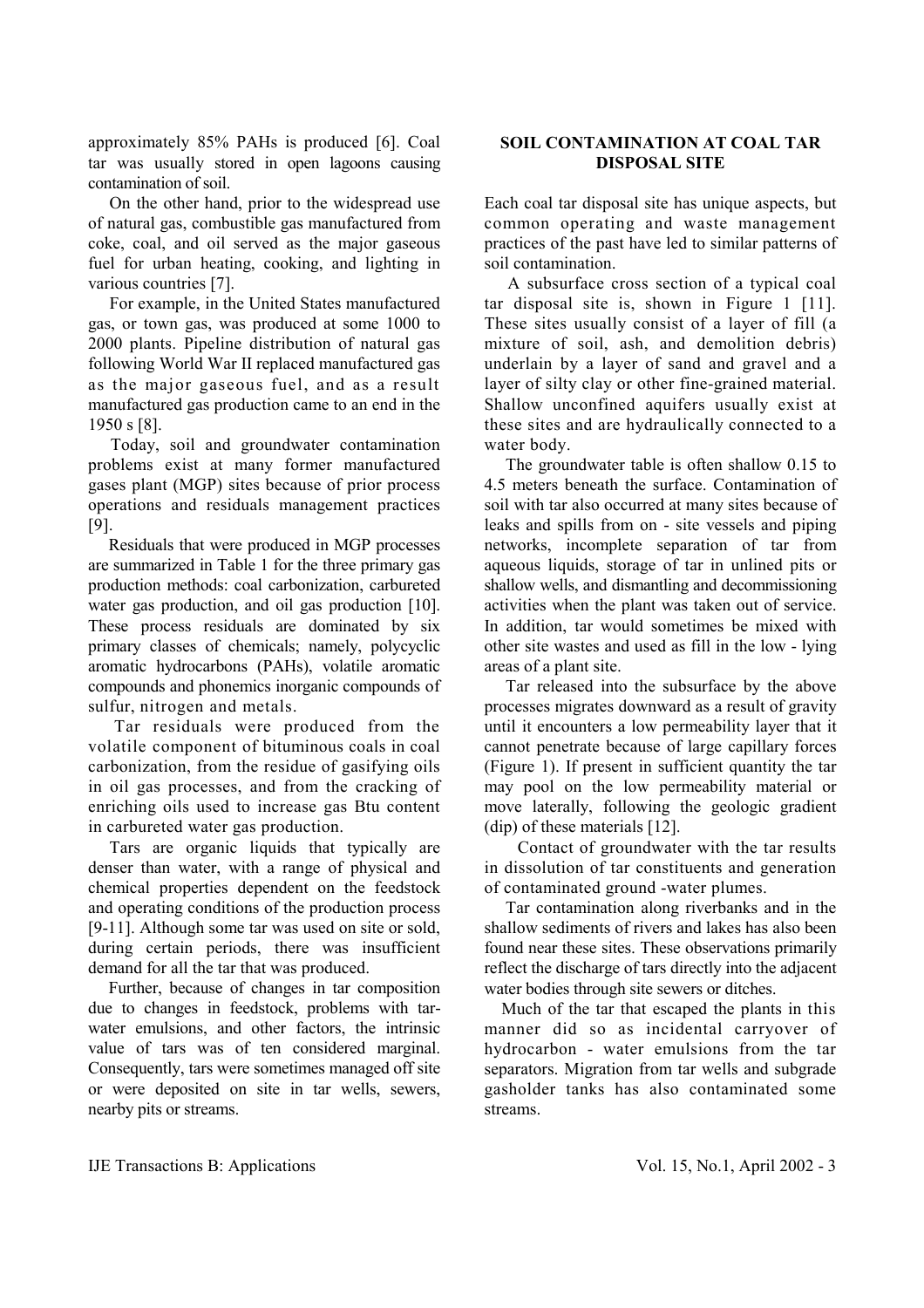

**Figure 1**. Generalized cross section of a typical coal tar disposal site.

### **REMEDIATING TAR CONTAMINATED SOILS**

While characterization of tar contamination problems at industrial sites has progressed, there have only been limited remediation attempts. At the same time, there has been a significant amount of investigation of remediation approaches. Comprehensive reviews of potential remediation technologies for use at MGP sites have been prepared [10]. Most of these technologies have been proposed based on their performance on comparable.

 Non-aqueous-Phase Liquid (NAPL) wastes from industries such as petroleum refining, wood treating, byproduct coke manufacture, and synthetic fuel production.

 Research efforts have focused on the development of low cost methods for site remediation, especially alternatives to excavation and incineration, and to land disposal for treatment of tar-contaminated soils. Various in situ

| Type of technique                                                                    | Field of application                   |                          |                                 |
|--------------------------------------------------------------------------------------|----------------------------------------|--------------------------|---------------------------------|
|                                                                                      | Type of soil                           | Pollutants               |                                 |
| • Extraction/wet classification<br>• Thermal treatment                               | sandy<br>all types                     | all types<br>organics/Hg |                                 |
| • Biological treatment<br>* Land farming<br>* Heap pile systems<br>* Slurry reactors | micro biodegradable sandy<br>all types | micro biodegradable      | sandy<br>micro<br>biodegradable |

4 – Vol. 15, No. 1, April 2002 IJE Transactions B: Applications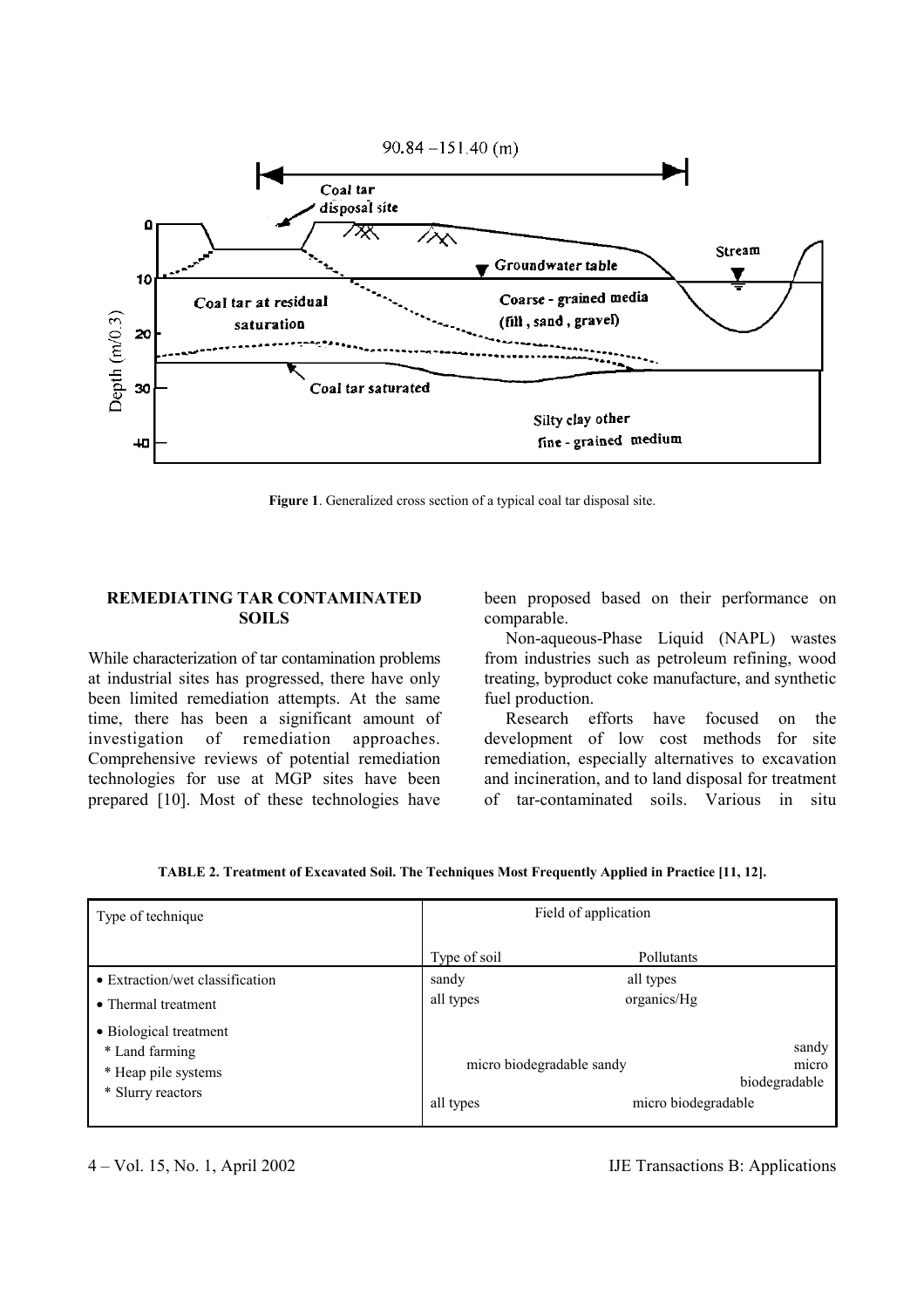| Type of technique                                                                                                                             | Field of application                     |                                                                        |  |
|-----------------------------------------------------------------------------------------------------------------------------------------------|------------------------------------------|------------------------------------------------------------------------|--|
|                                                                                                                                               | Pollutants                               | Type of soil                                                           |  |
| • In-situ extraction                                                                                                                          | sandy                                    | water-soluble                                                          |  |
| Soil vapor extraction •<br>Air sparring $\bullet$                                                                                             | sandy                                    | volatile                                                               |  |
| Biorestoration •<br>Electro reclamation •<br>Solidification/stabilization •<br>Geohydrological isolation •<br>Mechanical/physical isolation • | sandy<br>sandy<br>all types<br>all types | volatile<br>micro biodegradable<br>heavy metals<br>inorganic (organic) |  |
|                                                                                                                                               | all types<br>all types                   | all types<br>all types                                                 |  |

**TABLE 3. In Situ Treatment of Soil. The Techniques Most Frequently Used in Practice.** 

treatment techniques have been investigated, including thermal treatment, biological treatment and water-based soil washing [11,12].

 Table 2 lists the most important techniques along with field applications.

 In situ treatment approaches have also been investigated, not only because of potential cost effectiveness but also because contaminated soils can not always be accessed easily due to the presence of surface structures, utility line, or other physical barriers. These bench and pilot scale studies have emphasized in situ flushing with aqueous solvent or surfactant solutions to enhance the rate and extent of tar solubilization [13] and in situ bioremediation for watersoluble tar contaminants [13]. Techniques aimed at volatilization of organic contaminants from soils (e.g., steam stripping or vapor extraction) are not expected to be effective for removal of the high molecular weight, low-volatility tars encountered at various sites.

 Table 3 lists the most important in situ treatment techniques together with their field applications and possiblemodification. Research on in situ methods is largely focused on removal or destruction of tar at residual saturation. Although free tar may be directly pumped from selected locations in the subsurface [13], often the greatest mass of tar is that held at residual saturation by capillary forces. Residual saturations of dense NAPLs (DNAPLs) are typically 5-25% of the pore volume [14]. Such tar is effectively immobile and fairly insoluble, but its dissolution is sufficient to contaminate large amounts of groundwater for decades and longer. Mobilization of the residual tar phase by interfacial tension lowering (e.g. through surfactant addition) or by viscosity reduction (e.g. through heating) is a possible remediation approach, but the difficulty in controlling the downward movement of a mobilized dense organic liquid may pose an unacceptable risk [15]. It is well recognized that microorganisms have the ability to degrade a wide variety of organic compounds.

 In situ bioremediation appears to be a promising technology for cleaning up sites contaminated with hazardous waste. It has several advantages over thermal and other physicochemical methods. It neither alters the intrinsic soil properties nor does it involve the offsite transport of contaminants off.

 In recent years, the treatment of hazardous waste has received considerable attention, thus the discovery of microorganism having the ability to degrade PAHs to less toxic products will greatly help in the development of processes for remediation of PAH contaminated sites.

Microorganisms capable of transforming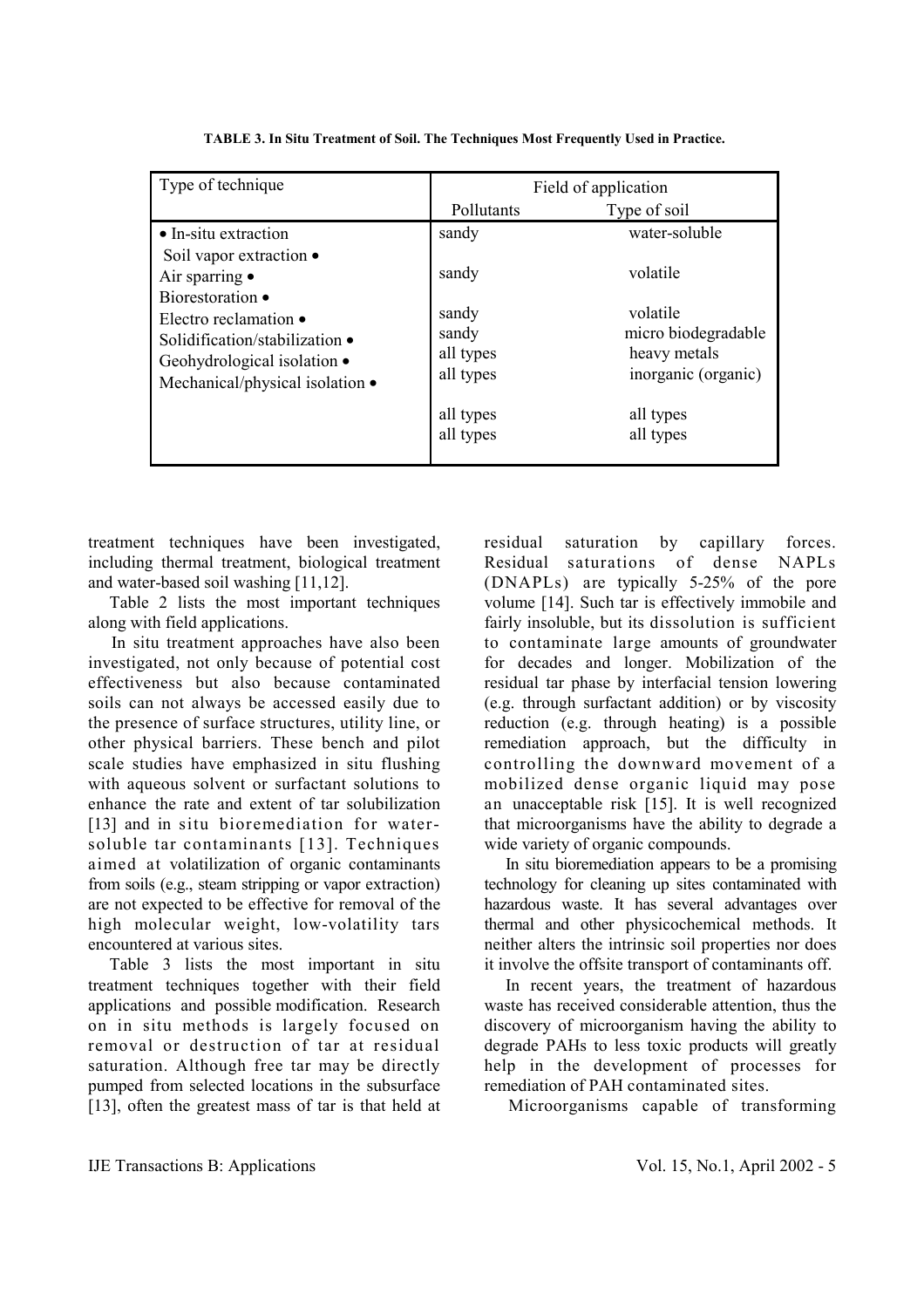

Figure 2. The map of site for collecting the samples (Sampling location\*).

PAH compounds and remediating PAH contaminated soil are more abundant in PAH contaminated sites.

# **MATERIALS AND METHODS**

**A Case Study in Iran: Description of the Field Site** The site under study for this research is the Isfahan Iron Foundry Unit, located 45 km, south west of Isfahan, in a district neighboring Zarrinshahr, also called the Tabas Desert (Figure 2) The reason that this site was chosen for such a complex is the existence of high compacted soil layers that provide a good safety factor against the occurrence of earthquakes. Being near Zayandehrood River was for water supply, it's close distance to mines of

Yazd, and Kerman was for raw material.

 In case to provide coke for purification and reduction of iron ore, coal is heat-treated in furnaces. In this way a valuable byproduct that is coal tar, with a capacity of 60,000 tons per year is obtained. Since the installation of the Iron Foundry Unit in 1971 and its operation up to 1997 when coal tar refinery was started, this by product was gathered in deposits located 5 km to the north of the refinery. Fortunately the operation of this refinery which is one of the largest in the Middle East in it's own type with a site of 5 hectares, to the north of Iron Foundry Unit, coal tar can be refined and valuable products can be obtained. The reason of choosing this place for tar refinery stand was its proximity to the center of tar production and storing, and also its closeness to

6 – Vol. 15, No. 1, April 2002 IJE Transactions B: Applications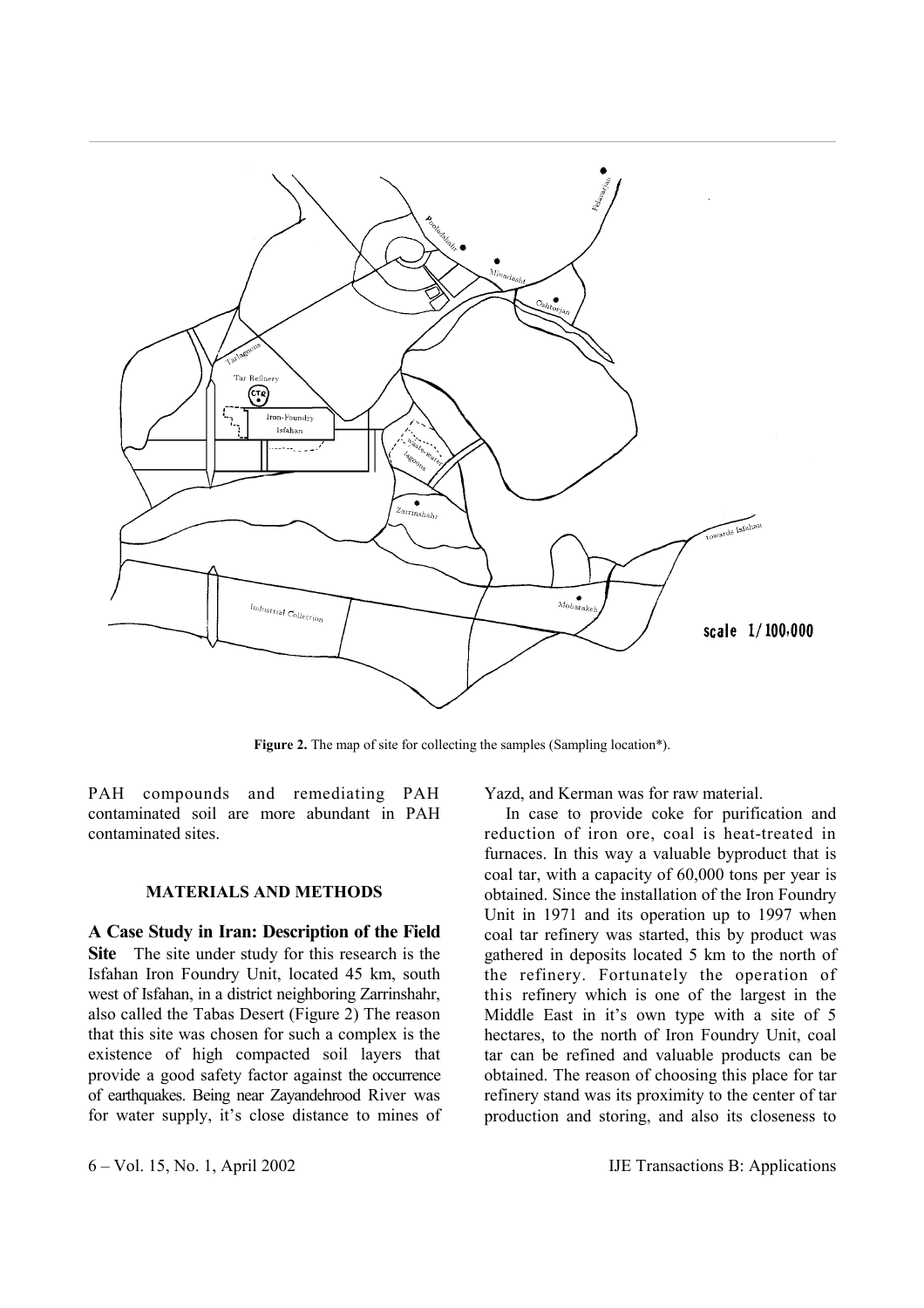water sources and other facilities. Due to the accumulation of tar for so many years prior to the installation of a refinery, this area is a highly polluted zone and from this point of view is a special case of study in Iran.

**Sampling Locations** We initiated our studies by conducting a series of microbiological analyses of soil samples collected from six different locations.

 The locations were designated respectively: (1) near the coal tar reservoirs, (2) around the coal tar reservoirs, (3) near the coke manufacturing unit, (4) around the coke manufacturing unit, (5) mix of coke and soil and (6) agricultural soil neighboring the site.

**Materials** Naphthalene, phenanthrene, anthracene (each used as PAH model) were purchased from Fluka AG, Buchs, Switzerland dichloromethane (proanalysis) was obtained from Merck Company. All of the solvent and chemicals were high purity grade reagents.

**Culture Media** Mineral medium contained, g/l: NaH<sub>2</sub>PO<sub>4</sub>, 5.32; NH<sub>4</sub>Cl, 2.67; MgSO<sub>4</sub>. 7H<sub>2</sub>O, 0.06. mg/l: CaCl<sub>2</sub>.H<sub>2</sub>O, 0.6; MnSO<sub>4</sub>. H<sub>2</sub>O, 0.09; FeSO<sub>4</sub>.  $7H<sub>2</sub>O$ , 2.4. The medium was adjusted to a pH of 7.1. To prepare mineral medium Agar, 6gr agar was added to 300 ml of mineral medium. It was used for screening after sterilization.

**Microorganisms and Inoculums** One gram of each soil sample was suspended in 10 ml of distilled water and then allowed to sit for sufficient time for the sediment of soil particles. The supernatant was assayed for the presence of PAHs - degrading microorganisms.

**Microscope** The microscope that was used in this study is a research photomicrograph microscope: Olympus, Vanox, AH BT3. The photomicrographs were taken on this microscope.

**Screening Method** The technique used for the isolation was based on that of Kiyohara [16]. The surface of the 18 agar plates (six soil samples for three chemicals) were coated lightly with

dichloromethane spray of dilute PAHs and dried for 24h at 35° C to volatilize the carrier solvent. Inoculate from each soil sample supernatant liquid was spread with a sterile rod on to agar surface of the petri dish and incubated for 3 weeks at 30°C.

 Although many heterotrophic microorganisms grew on this medium, PAH-degrading microorganisms were distinguished as colonies surrounded by clear zones due to PAH utilization. These plating assays resulted in the isolation of some pure cultures, which were able to utilize PAHs during growth.

 Therefore, after enough time at suitable temperature, colonies representative of each of different morphological types were removed and single colonies were repeatedly purified on mineral medium agar.

 The isolates were subsequently maintained on N.A (Nutrient Agar) for bacteria and on P.D.A (Potato Dextrose Agar) for fungi and then stored as slant cultures under oil at 4°C.

## **RESULTS AND DISCUSSION**

A few microorganisms utilizing PAHs had been isolated from Iran coal tar contaminated soil. The results of the microscopic and macroscopic observations are shown in Tables 4 and 6 for bacteria and fungi respectively. Colony morphology is described as macroscopic observations and cell morphology is described as microscopic observations. The results of bacteria's gram reactions, oxidase and catalase tests are shown in Table 5.

 Soils and ground waters contain many kinds of microbes including fungi (molds and yeasts), protozoan and bacteria. Of these common native (indigenous) microorganisms, it is the bacteria and fungi that account for the degradation of practically all of the hydrocarbon and organic contamination entering the natural environment. It is the systematic enhancement of this natural biological degradation of contaminant soil by bacteria that comprises the art and science of environmental bioremediation.

 The result of the aerobic degradation experiments for naphthalene, phenanthrene and anthracene show that in the fungal culture each PAH diminished from its water solubility limit to a detectable level.

IJE Transactions B: Applications Vol. 15, No.1, April 2002 - 7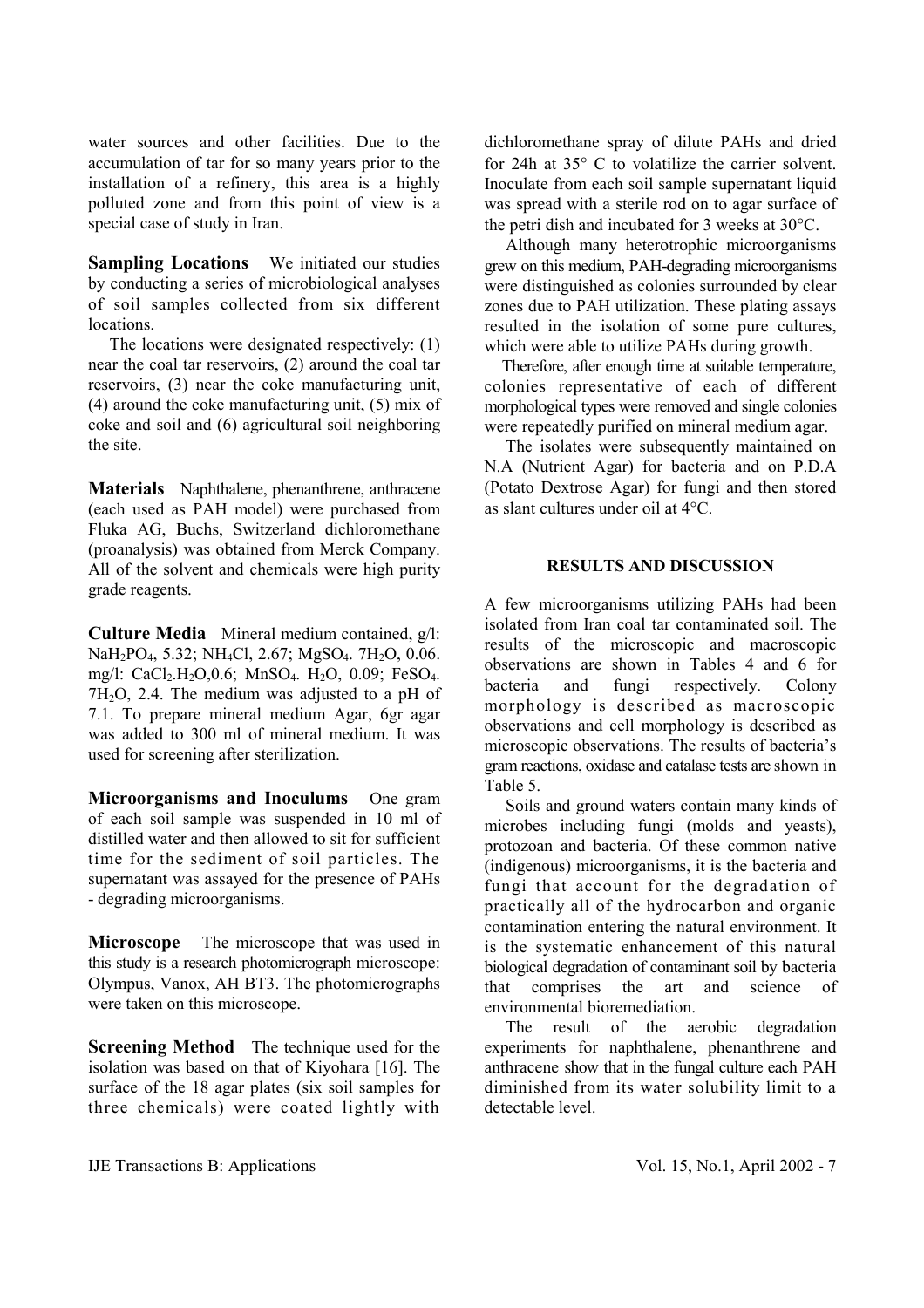| <b>Bacterial</b><br>isolate | Sampling<br>location | Macroscopic observation colonies<br>on $N.$ A:                                  | Microscopic observation                                               |
|-----------------------------|----------------------|---------------------------------------------------------------------------------|-----------------------------------------------------------------------|
| B.Y:22                      | 5                    | Round, regular, smooth (entire),<br>convex, mucoid translucent, yellow<br>color | Polymorphic (coccid and shorted<br>cells)                             |
| B.Y:3                       | 6                    | Mucoid, with yellow to orange<br>color                                          | Rod shaped                                                            |
| B.Y:7                       | 3                    | Round, regular, smooth, convex,<br>mucoid, translucent                          | Club-shape (diplococcic and three<br>or more bacteria from one center |
| B.Y:14                      | 6                    | Round, regular, smooth, convex,<br>mucoid, translucent                          | Coccid                                                                |
| B.Y:9                       |                      | Tiny white color                                                                | Coccid                                                                |

**TABLE 4. Macroscopic and Microscopic Observations of Bacterial Isolates.**

**TABLE 5. The Results of Bacteria's Gram Reaction, Oxidase and Catalase Tests.**

| Bacterial isolate | Gram reaction | Oxidase | Catalase |
|-------------------|---------------|---------|----------|
| B.y:22            |               |         |          |
| B.v :             |               |         |          |
| $R_V \cdot 7$     |               |         |          |
| B.y:14            |               |         |          |
|                   |               |         |          |

|  |  |  |  | TABLE 6. Macroscopic and Microscopic Observations of Fungal Isolates. |
|--|--|--|--|-----------------------------------------------------------------------|
|--|--|--|--|-----------------------------------------------------------------------|

| Fungal isolates | <b>Sampling</b><br>location | Macroscopic observation<br>colonies on P.D.A:                        | Microscopic observation                                                                                                                     |
|-----------------|-----------------------------|----------------------------------------------------------------------|---------------------------------------------------------------------------------------------------------------------------------------------|
| F.y: 10         |                             | At initial time white color,<br>powdery and then blue<br>green color | Branching mycelium, septate, dome-<br>shaped conidiophore at end of aerial<br>hypha, spherical conidia in chain<br>Result: Penicillium. sp. |
| F.y:6           | 6                           | Powdery, at initial time<br>yellow color and then black              | Branching and septate hypha, hyaline,<br>aerial hypha with spherical conidiophore<br>Result: Aspergillus.sp                                 |
| F.y:1           | $\mathbf{3}$                | Powdery, with light green<br>color                                   | Branching and septate hypha, hyaline,<br>aerial hypha with spherical and green<br>conidia.<br>Result: Aspergillus.sp                        |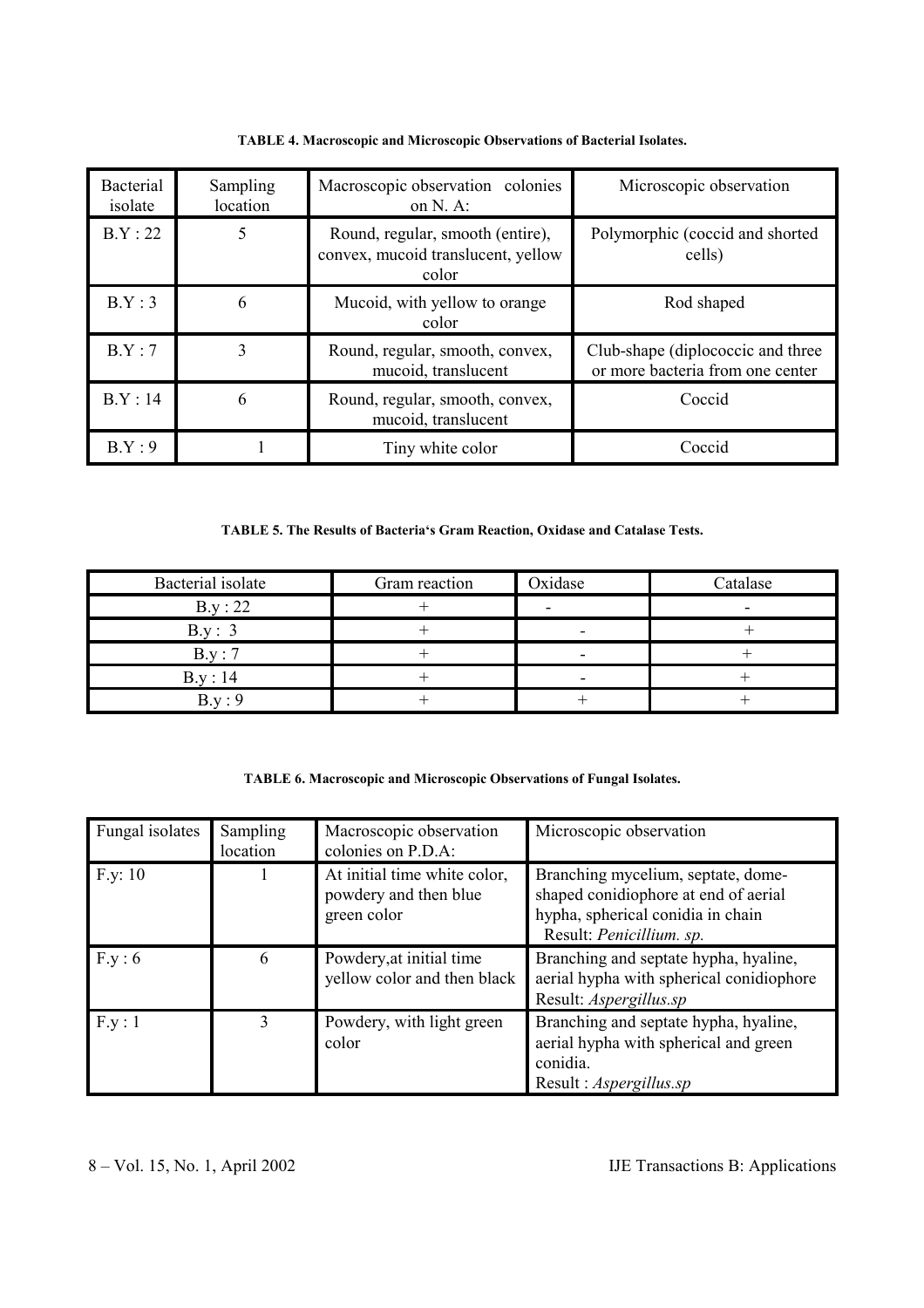

**Figure 3**. Photograph of some microorganism isolated from the samples.

**Figure 4**. Photograph of some Fungi isolated from the samples.

 As the control incubation showed that no significant loss of PAH occurred due to a biotic processes, all of this production is attributed to degradation by the fungi. However, the 45-65 hours required degrading naphthalene were substantially less than the 5 days for anthracene and the 7-8 days for phenanthrene. The mean concentration reduction rate for phenanthrene was

IJE Transactions B: Applications Vol. 15, No.1, April 2002 - 9

around 5.5  $\mu$ g/L/hr, that for anthracene it was around 0.6 µg/L/hr.

## **CONCLUSION**

It has been established that microbial metabolism of specific organic compounds is increased by